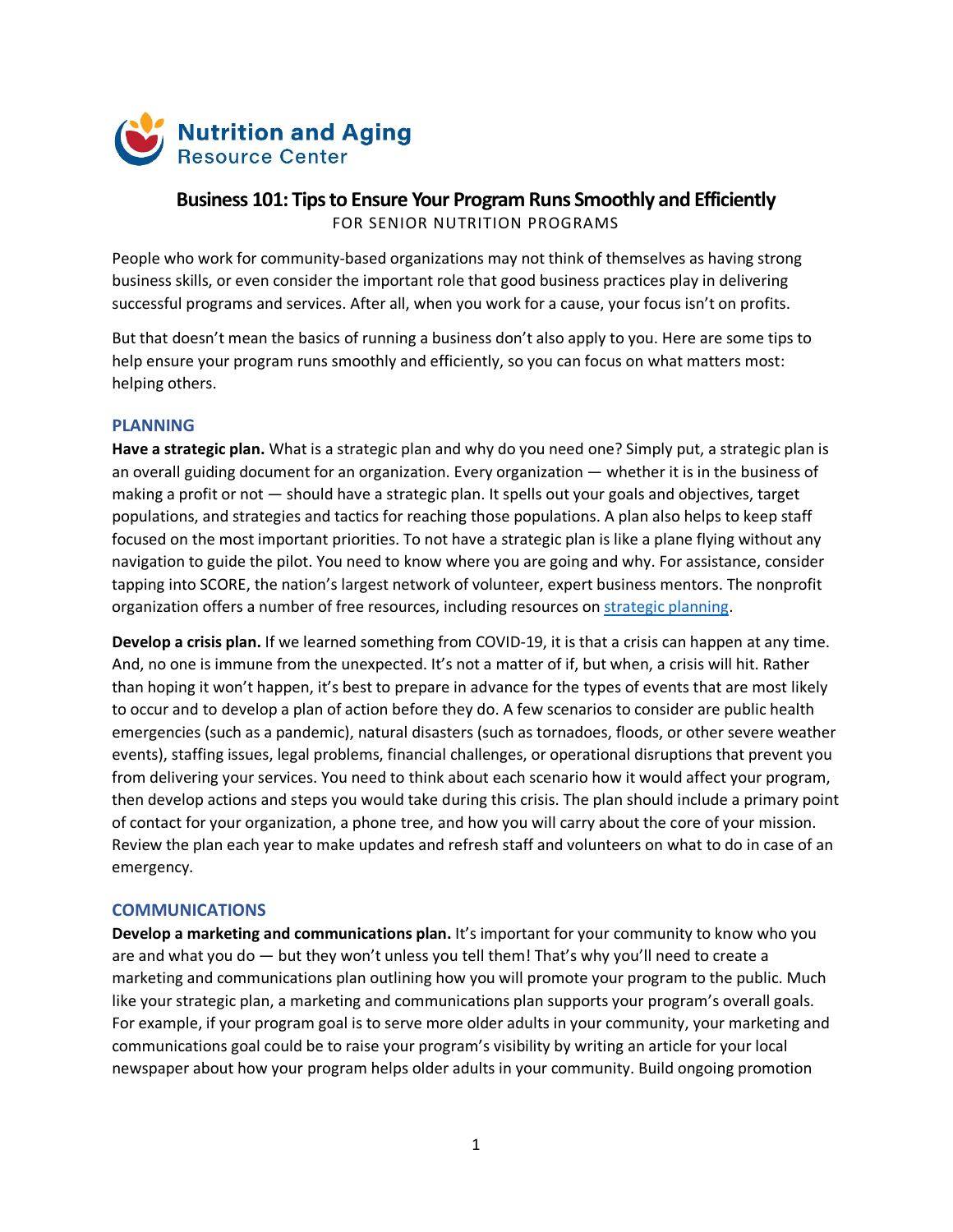into your plan that creates positive public awareness. For some examples of how you can build greater public awareness, check out these [resources from SCORE.](https://www.score.org/search/site/building%20public%20awareness)

**Use word of mouth**. Promotion also includes informal communication and conversations with family, friends, neighbors, and community leaders. Don't be shy. Take advantage of opportunities to talk to people about the valuable and important work your program does and encourage them to tell others or to get involved.

### **ADMINISTRATION**

**Stay on top of your finances.** People who are mission focused often don't enjoy managing finances. They would much rather focus on what drew them to the work in the first place: program delivery. Yet it's important to understand and stay on top of your budget. Having a good handle on your expenses not only will give you peace of mind, but also will be invaluable when it comes time to report out on them.

**Keep detailed records.** Staying on top of the details surrounding your programs and services is essential. Detailed record-keeping helps when you need to onboard new staff or volunteers. It's also important for demonstrating value and results to stakeholders in your community and beyond.

#### **BUILDING CONNECTIONS**

**Know your customers.** We've all heard about the importance of knowing your customers. When it comes to delivering your program, it's crucial to understand the people you serve, what they want, and what is important to them. All of these elements may change over time, but by focusing on your clients, you will be able to meet — and even exceed — their needs and expectations.

**Build partnerships.** Partnering with other organizations and programs can expand your reach within your community. Seek out those with strong connections to your target population or similar strategic goals and find ways to work together, share resources, and enhance your program's impact.

### **EVALUATION**

**Solicit feedback.** Check in periodically with your clients. Ask them how you're doing and how you can improve. Everyone likes to be asked for feedback because it shows you care. Your clients often will have excellent suggestions for ways to improve or ideas you haven't even considered. They can also be your best advocates, helping to spread the word about the many benefits you bring to the community. For guidance, thi[s blog on SCORE's website](https://www.score.org/blog/voice-customer-steps-conducting-online-feedback-surveys) provides a step-by-step plan on how to create an effective customer survey.

**Measure what matters.** When you measure what you do, it helps show your progress toward achieving your goals. Start by tracking key metrics, such as number of clients served. Then consider what else you could be measuring to help you to better deliver your program. You may be surprised by all the useful information you have right in front of you. Once you've collected what you need, the next step is to take the time to evaluate it — what does it mean? This will give you valuable insight on where you are succeeding and where you need to improve.